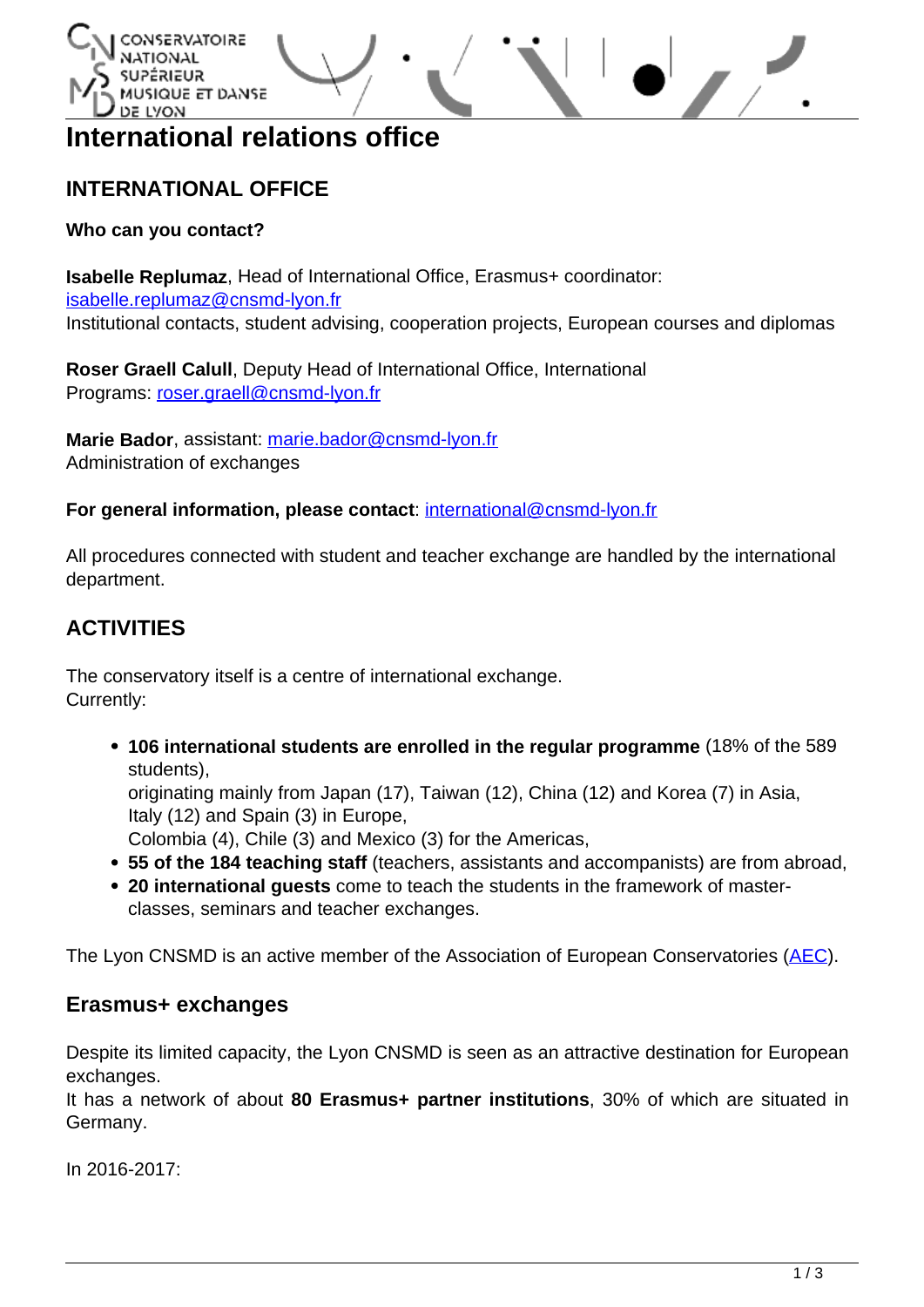

- 
- the Lyon CNSMD welcomed 28 students from 12 different countries
- 8 teachers and 2 staff members from the Lyon CNSMD participated in an Erasmus+ exchange abroad, giving rise to reciprocal visits to Lyon by 4 colleagues.

[caption id="attachment\_22185" align="alignnone" width="278"]



Changing lives. Opening minds.[/caption]

## **Other exchanges**

In addition to the Erasmus network, three institutions have signed bilateral partnership agreements with the Lyon CNSMD:

- [the Faculty of Music of the University of Montreal](http://www.musique.umontreal.ca/) (Canada) with which the conservatory has exchanged students and teachers regularly since 2003;
- [the Music Conservatory of the National University of Colombia Bogota](http://www.unal.edu.co/index.html), with which student exchanges are now possible thanks to many years of preparatory work that began back in 2004;
- [Thornton School of Music University of Southern California](http://music.usc.edu/) **(USA)**, with which the Lyon CNSMD signed an agreement in 2017

## **Courses / joint degrees**

#### **CoPeCo (Masters in Contemporary Performance and Composition)**

This joint master's programme offered by institutions in Tallinn, Stockholm, Hamburg and Lyon is available to instrumental students and composers. The programme is mainly based on research in the area of contemporary creation. The second group of international students started the programme in September 2016 in Tallinn. They have just arrived in Lyon for their 3rd semester. This itinerary academic programme will end in Hamburg. For more information, click [here](http://www.cnsmd-lyon.fr/en-2/international/copeco-2).

**ICSS "International Creative Soundtrack Studies"**

The Lyon CNSMD initiated this strategic partnership wishing to develop an international joint programme in music composition for visual media. The project was submitted to the European Commission in April 2014 and received the grant amount of 447,110 euros from the Erasmus+ strategic partnership programme for a three years period (from September, 1st 2014 to August, 31st 2017). The new curriculum entitled InMICS (International Masters in Composition for Screen) will start in September 2018. Applications will open in January 2018. For more information, click [here](http://www.cnsmd-lyon.fr/en-2/international/icss-international-creative-soundtrack-studies).